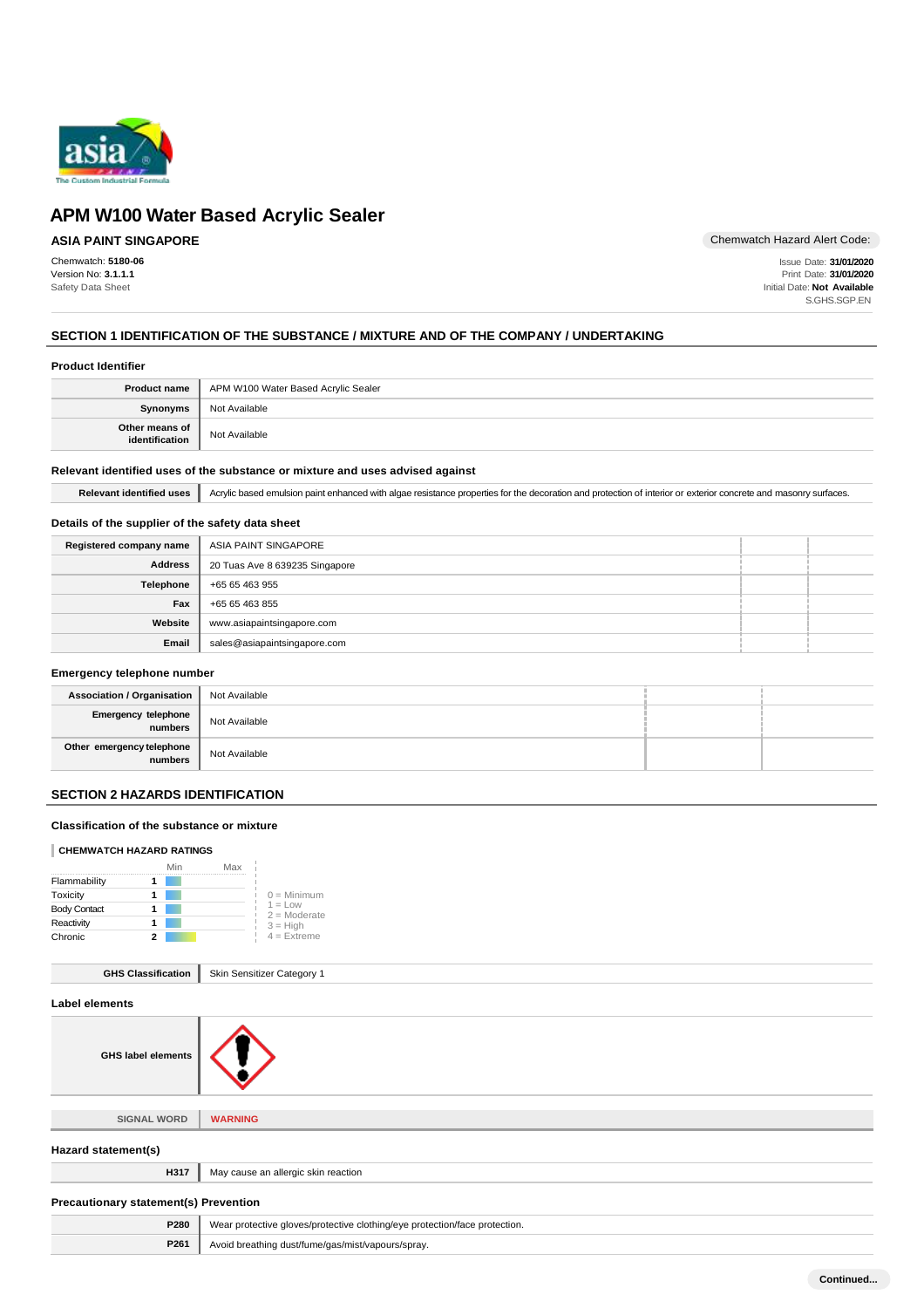**P272** Contaminated work clothing should not be allowed out of the workplace.

#### **Precautionary statement(s) Response**

| P302+P352 | IF ON SKIN: Wash with plenty of water and soap                   |
|-----------|------------------------------------------------------------------|
| P333+P313 | If skin irritation or rash occurs: Get medical advice/attention. |
| P362+P364 | Take off contaminated clothing and wash it before reuse.         |

### **Precautionary statement(s) Storage**

#### **Precautionary statement(s) Disposal**

**P501** Dispose of contents/container in accordance with local regulations.

### **SECTION 3 COMPOSITION / INFORMATION ON INGREDIENTS**

#### **Substances**

See section below for composition of Mixtures

#### **Mixtures**

| <b>CAS No</b> | %[weight] | Name                                       |
|---------------|-----------|--------------------------------------------|
| 2682-20-4     | - < 1     | 2-methyl-4-isothiazolin-3-one              |
| 330-54-1      | - < 1     | diuron                                     |
| 55965-84-9    | -1        | isothiazolinones, mixed                    |
|               | balance   | Ingredients determined not to be hazardous |

## **SECTION 4 FIRST AID MEASURES**

### **Description of first aid measures**

| <b>Eye Contact</b>  | If this product comes in contact with the eyes:<br>• Wash out immediately with fresh running water.<br>Ensure complete irrigation of the eye by keeping eyelids apart and away from eye and moving the eyelids by occasionally lifting the upper and lower lids.<br>▶ Seek medical attention without delay; if pain persists or recurs seek medical attention.<br>Removal of contact lenses after an eye injury should only be undertaken by skilled personnel.                                      |
|---------------------|------------------------------------------------------------------------------------------------------------------------------------------------------------------------------------------------------------------------------------------------------------------------------------------------------------------------------------------------------------------------------------------------------------------------------------------------------------------------------------------------------|
| <b>Skin Contact</b> | If skin contact occurs:<br>Immediately remove all contaminated clothing, including footwear.<br>Flush skin and hair with running water (and soap if available).<br>Seek medical attention in event of irritation.                                                                                                                                                                                                                                                                                    |
| Inhalation          | If fumes, aerosols or combustion products are inhaled remove from contaminated area.<br>• Other measures are usually unnecessary.                                                                                                                                                                                                                                                                                                                                                                    |
| Ingestion           | If swallowed do <b>NOT</b> induce vomiting.<br>If vomiting occurs, lean patient forward or place on left side (head-down position, if possible) to maintain open airway and prevent aspiration.<br>• Observe the patient carefully.<br>▶ Never give liquid to a person showing signs of being sleepy or with reduced awareness; i.e. becoming unconscious.<br>Give water to rinse out mouth, then provide liquid slowly and as much as casualty can comfortably drink.<br>۰.<br>Seek medical advice. |

#### **Indication of any immediate medical attention and special treatment needed**

For acute or short term repeated exposures to ethylene glycol:

- Early treatment of ingestion is important. Ensure emesis is satisfactory.
- Test and correct for metabolic acidosis and hypocalcaemia.
- Apply sustained diuresis when possible with hypertonic mannitol.
- Evaluate renal status and begin haemodialysis if indicated. [I.L.O]
- ▶ Rapid absorption is an indication that emesis or lavage is effective only in the first few hours. Cathartics and charcoal are generally not effective.
- Correct acidosis, fluid/electrolyte balance and respiratory depression in the usual manner. Systemic acidosis (below 7.2) can be treated with intravenous sodium bicarbonate solution.
- Ethanol therapy prolongs the half-life of ethylene glycol and reduces the formation of toxic metabolites.
- Pyridoxine and thiamine are cofactors for ethylene glycol metabolism and should be given (50 to 100 mg respectively) intramuscularly, four times per day for 2 days.
- Magnesium is also a cofactor and should be replenished. The status of 4-methylpyrazole, in the treatment regime, is still uncertain. For clearance of the material and its metabolites, haemodialysis is much superior to peritoneal dialysis.

#### [Ellenhorn and Barceloux: Medical Toxicology]

It has been suggested that there is a need for establishing a new biological exposure limit before a workshift that is clearly below 100 mmol ethoxy-acetic acids per mole creatinine in morning urine of people occupationally exposed to ethylene glycol ethers. This arises from the finding that an increase in urinary stones may be associated with such exposures. *Laitinen J., et al: Occupational & Environmental Medicine 1996; 53, 595-600*

#### for diuron:

Symptomatic and supportive action is indicated.

- Methaemoglobinaemia is possible
- if compound is hydrolysed in vivo to aniline.
- Methaemoglobinaemia causes cyanosis. Reversion of methaemoglobin to haemoglobin is spontaneous after removal from exposure, so moderate degrees of cyanosis need be treated only by supportive measures such as bed rest and oxygen inhalation.
- Thorough cleansing of the entire contaminated area of the body, including the scalp and nails is of the utmost importance.

### **SECTION 5 FIREFIGHTING MEASURES**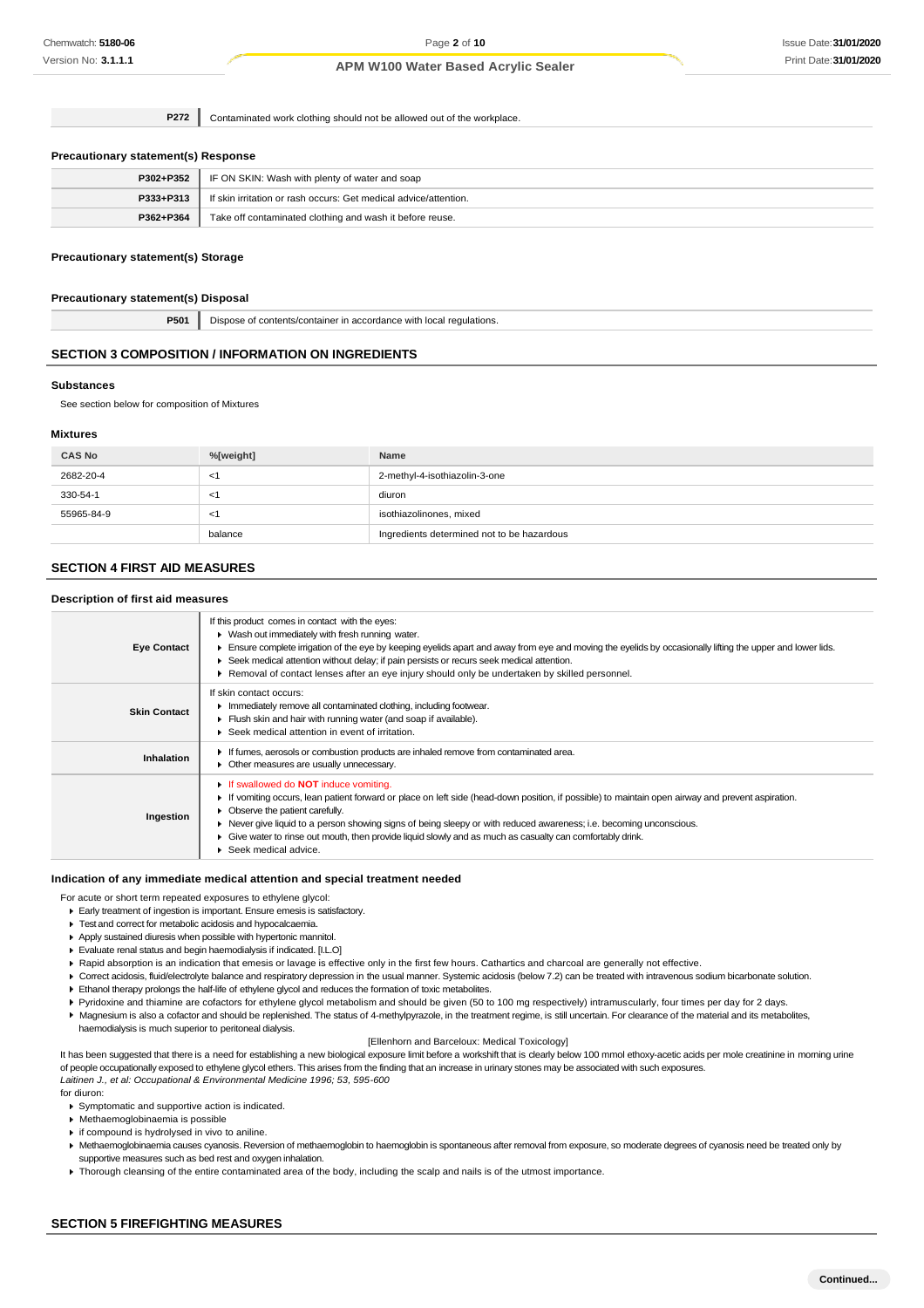## **Extinguishing media**

|  |  | ▶ Water spray or fog.<br>▶ Foam.<br>► Dry chemical powder.<br>► BCF (where regulations permit).<br>► Carbon dioxide. |
|--|--|----------------------------------------------------------------------------------------------------------------------|
|--|--|----------------------------------------------------------------------------------------------------------------------|

## **Special hazards arising from the substrate or mixture**

| Fire Incompatibility           | Avoid contamination with oxidising agents i.e. nitrates, oxidising acids, chlorine bleaches, pool chlorine etc. as ignition may result                                                                                                                                                                                                                                                                                                                                                                                                            |
|--------------------------------|---------------------------------------------------------------------------------------------------------------------------------------------------------------------------------------------------------------------------------------------------------------------------------------------------------------------------------------------------------------------------------------------------------------------------------------------------------------------------------------------------------------------------------------------------|
| <b>Advice for firefighters</b> |                                                                                                                                                                                                                                                                                                                                                                                                                                                                                                                                                   |
| <b>Fire Fighting</b>           | Alert Fire Brigade and tell them location and nature of hazard.<br>• Wear breathing apparatus plus protective gloves.<br>▶ Prevent, by any means available, spillage from entering drains or water courses.<br>• Use water delivered as a fine spray to control fire and cool adjacent area.<br>DO NOT approach containers suspected to be hot.<br>Cool fire exposed containers with water spray from a protected location.<br>If safe to do so, remove containers from path of fire.<br>Equipment should be thoroughly decontaminated after use. |
| <b>Fire/Explosion Hazard</b>   | $\triangleright$ Combustible.<br>Slight fire hazard when exposed to heat or flame.<br>► Heating may cause expansion or decomposition leading to violent rupture of containers.<br>• On combustion, may emit toxic fumes of carbon monoxide (CO).<br>• May emit acrid smoke.<br>Mists containing combustible materials may be explosive.<br>Combustion products include,: carbon dioxide (CO2), other pyrolysis products typical of burning organic materialMay emit poisonous fumes. May emit corrosive<br>fumes.                                 |

## **SECTION 6 ACCIDENTAL RELEASE MEASURES**

## **Personal precautions, protective equipment and emergency procedures**

| Minor hazard.<br>Clear area of personnel.<br>Alert Fire Brigade and tell them location and nature of hazard.                                                                                                                                                                                                                                                                                                                                                                                                                                            |  |
|---------------------------------------------------------------------------------------------------------------------------------------------------------------------------------------------------------------------------------------------------------------------------------------------------------------------------------------------------------------------------------------------------------------------------------------------------------------------------------------------------------------------------------------------------------|--|
| Control personal contact with the substance, by using protective equipment as required.<br>Prevent spillage from entering drains or water ways.<br><b>Major Spills</b><br>Contain spill with sand, earth or vermiculite.<br>Collect recoverable product into labelled containers for recycling.<br>Absorb remaining product with sand, earth or vermiculite and place in appropriate containers for disposal.<br>▶ Wash area and prevent runoff into drains or waterways.<br>If contamination of drains or waterways occurs, advise emergency services. |  |
| Personal Protective Equipment advice is contained in Section 8 of the SDS.                                                                                                                                                                                                                                                                                                                                                                                                                                                                              |  |

## **SECTION 7 HANDLING AND STORAGE**

## **Precautions for safe handling**

| Safe handling     | DO NOT allow clothing wet with material to stay in contact with skin<br>Avoid all personal contact, including inhalation.<br>Wear protective clothing when risk of exposure occurs.<br>Use in a well-ventilated area.<br>Prevent concentration in hollows and sumps.<br>DO NOT enter confined spaces until atmosphere has been checked.<br>Avoid smoking, naked lights or ignition sources.<br>Avoid contact with incompatible materials.<br>When handling, DO NOT eat, drink or smoke.<br>Keep containers securely sealed when not in use.<br>Avoid physical damage to containers.<br>Always wash hands with soap and water after handling.<br>Work clothes should be laundered separately.<br>Use good occupational work practice.<br>Observe manufacturer's storage and handling recommendations contained within this SDS.<br>Atmosphere should be regularly checked against established exposure standards to ensure safe working conditions. |
|-------------------|----------------------------------------------------------------------------------------------------------------------------------------------------------------------------------------------------------------------------------------------------------------------------------------------------------------------------------------------------------------------------------------------------------------------------------------------------------------------------------------------------------------------------------------------------------------------------------------------------------------------------------------------------------------------------------------------------------------------------------------------------------------------------------------------------------------------------------------------------------------------------------------------------------------------------------------------------|
| Other information | Store in original containers.<br>Keep containers securely sealed.<br>No smoking, naked lights or ignition sources.<br>Store in a cool, dry, well-ventilated area.<br>Store away from incompatible materials and foodstuff containers.<br>Protect containers against physical damage and check regularly for leaks.<br>Observe manufacturer's storage and handling recommendations contained within this SDS.                                                                                                                                                                                                                                                                                                                                                                                                                                                                                                                                       |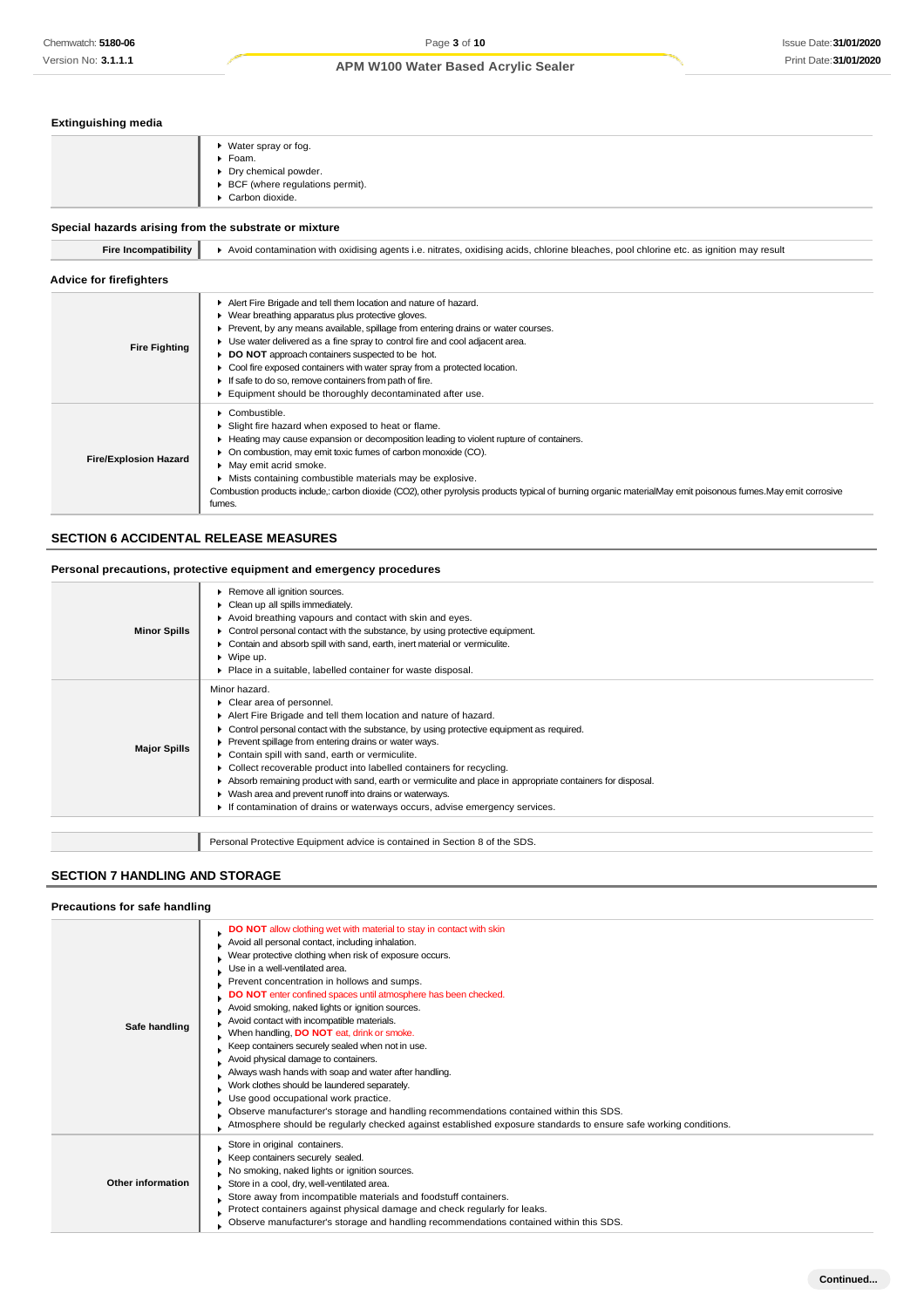## **Conditions for safe storage, including any incompatibilities**

| Suitable container             | ▶ Metal can or drum<br>▶ Packaging as recommended by manufacturer.<br>▶ Check all containers are clearly labelled and free from leaks. |
|--------------------------------|----------------------------------------------------------------------------------------------------------------------------------------|
| <b>Storage incompatibility</b> | ▶ Avoid reaction with oxidising agents                                                                                                 |

## **SECTION 8 EXPOSURE CONTROLS / PERSONAL PROTECTION**

## **Control parameters**

## **OCCUPATIONAL EXPOSURE LIMITS (OEL)**

## **INGREDIENT DATA**

| Source                                                                 | Ingredient | <b>Material name</b> | <b>TWA</b>        | <b>STEL</b>   | Peak          | <b>Notes</b>  |
|------------------------------------------------------------------------|------------|----------------------|-------------------|---------------|---------------|---------------|
| Singapore Permissible<br><b>Exposure Limits of Toxic</b><br>Substances | diuron     | Diuron               | $10 \text{ mg/m}$ | Not Available | Not Available | Not Available |

## **EMERGENCY LIMITS**

| Ingredient                                    | <b>Material name</b> | TEEL-1        | TEEL-2              | TEEL-3        |
|-----------------------------------------------|----------------------|---------------|---------------------|---------------|
| APM W100 Water Based<br><b>Acrylic Sealer</b> | Not Available        | Not Available | Not Available       | Not Available |
|                                               |                      |               |                     |               |
| Ingredient                                    | Original IDLH        |               | <b>Revised IDLH</b> |               |
| 2-methyl-4-isothiazolin-3-one                 | Not Available        |               | Not Available       |               |
| diuron                                        | Not Available        |               | Not Available       |               |
| isothiazolinones, mixed                       | Not Available        |               | Not Available       |               |

#### **Exposure controls**

|                                     | Engineering controls are used to remove a hazard or place a barrier between the worker and the hazard. Well-designed engineering controls can be highly<br>effective in protecting workers and will typically be independent of worker interactions to provide this high level of protection.<br>The basic types of engineering controls are:<br>Process controls which involve changing the way a job activity or process is done to reduce the risk.<br>Enclosure and/or isolation of emission source which keeps a selected hazard "physically" away from the worker and ventilation that strategically "adds" and<br>"removes" air in the work environment. Ventilation can remove or dilute an air contaminant if designed properly. The design of a ventilation system must match<br>the particular process and chemical or contaminant in use.<br>Employers may need to use multiple types of controls to prevent employee overexposure.<br>General exhaust is adequate under normal operating conditions. Local exhaust ventilation may be required in specific circumstances. If risk of overexposure<br>exists, wear approved respirator. Correct fit is essential to obtain adequate protection. Provide adequate ventilation in warehouse or closed storage areas. Air<br>contaminants generated in the workplace possess varying "escape" velocities which, in turn, determine the "capture velocities" of fresh circulating air required<br>to effectively remove the contaminant. |                                    |            |  |
|-------------------------------------|--------------------------------------------------------------------------------------------------------------------------------------------------------------------------------------------------------------------------------------------------------------------------------------------------------------------------------------------------------------------------------------------------------------------------------------------------------------------------------------------------------------------------------------------------------------------------------------------------------------------------------------------------------------------------------------------------------------------------------------------------------------------------------------------------------------------------------------------------------------------------------------------------------------------------------------------------------------------------------------------------------------------------------------------------------------------------------------------------------------------------------------------------------------------------------------------------------------------------------------------------------------------------------------------------------------------------------------------------------------------------------------------------------------------------------------------------------------------------------------------------|------------------------------------|------------|--|
|                                     | Type of Contaminant:                                                                                                                                                                                                                                                                                                                                                                                                                                                                                                                                                                                                                                                                                                                                                                                                                                                                                                                                                                                                                                                                                                                                                                                                                                                                                                                                                                                                                                                                             |                                    | Air Speed: |  |
| Appropriate engineering<br>controls | solvent, vapours, degreasing etc., evaporating from tank (in still air).                                                                                                                                                                                                                                                                                                                                                                                                                                                                                                                                                                                                                                                                                                                                                                                                                                                                                                                                                                                                                                                                                                                                                                                                                                                                                                                                                                                                                         | 0.25-0.5 m/s (50-100<br>f/min)     |            |  |
|                                     | aerosols, fumes from pouring operations, intermittent container filling, low speed conveyer transfers, welding, spray drift, plating<br>acid fumes, pickling (released at low velocity into zone of active generation)                                                                                                                                                                                                                                                                                                                                                                                                                                                                                                                                                                                                                                                                                                                                                                                                                                                                                                                                                                                                                                                                                                                                                                                                                                                                           | 0.5-1 m/s (100-200<br>$f/min.$ )   |            |  |
|                                     | direct spray, spray painting in shallow booths, drum filling, conveyer loading, crusher dusts, gas discharge (active generation into<br>zone of rapid air motion)                                                                                                                                                                                                                                                                                                                                                                                                                                                                                                                                                                                                                                                                                                                                                                                                                                                                                                                                                                                                                                                                                                                                                                                                                                                                                                                                | 1-2.5 m/s (200-500<br>$f/min.$ )   |            |  |
|                                     | grinding, abrasive blasting, tumbling, high speed wheel generated dusts (released at high initial velocity into zone of very high rapid<br>air motion).                                                                                                                                                                                                                                                                                                                                                                                                                                                                                                                                                                                                                                                                                                                                                                                                                                                                                                                                                                                                                                                                                                                                                                                                                                                                                                                                          | 2.5-10 m/s (500-2000<br>$f/min.$ ) |            |  |
|                                     | Within each range the appropriate value depends on:                                                                                                                                                                                                                                                                                                                                                                                                                                                                                                                                                                                                                                                                                                                                                                                                                                                                                                                                                                                                                                                                                                                                                                                                                                                                                                                                                                                                                                              |                                    |            |  |
|                                     | Lower end of the range                                                                                                                                                                                                                                                                                                                                                                                                                                                                                                                                                                                                                                                                                                                                                                                                                                                                                                                                                                                                                                                                                                                                                                                                                                                                                                                                                                                                                                                                           | Upper end of the range             |            |  |
|                                     | 1: Room air currents minimal or favourable to capture                                                                                                                                                                                                                                                                                                                                                                                                                                                                                                                                                                                                                                                                                                                                                                                                                                                                                                                                                                                                                                                                                                                                                                                                                                                                                                                                                                                                                                            | 1: Disturbing room air currents    |            |  |
|                                     | 2: Contaminants of low toxicity or of nuisance value only.                                                                                                                                                                                                                                                                                                                                                                                                                                                                                                                                                                                                                                                                                                                                                                                                                                                                                                                                                                                                                                                                                                                                                                                                                                                                                                                                                                                                                                       | 2: Contaminants of high toxicity   |            |  |
|                                     | 3: Intermittent, low production.                                                                                                                                                                                                                                                                                                                                                                                                                                                                                                                                                                                                                                                                                                                                                                                                                                                                                                                                                                                                                                                                                                                                                                                                                                                                                                                                                                                                                                                                 | 3: High production, heavy use      |            |  |
|                                     | 4: Large hood or large air mass in motion                                                                                                                                                                                                                                                                                                                                                                                                                                                                                                                                                                                                                                                                                                                                                                                                                                                                                                                                                                                                                                                                                                                                                                                                                                                                                                                                                                                                                                                        | 4: Small hood-local control only   |            |  |
|                                     | Simple theory shows that air velocity falls rapidly with distance away from the opening of a simple extraction pipe. Velocity generally decreases with the square<br>of distance from the extraction point (in simple cases). Therefore the air speed at the extraction point should be adjusted, accordingly, after reference to<br>distance from the contaminating source. The air velocity at the extraction fan, for example, should be a minimum of 1-2 m/s (200-400 f/min) for extraction of<br>solvents generated in a tank 2 meters distant from the extraction point. Other mechanical considerations, producing performance deficits within the extraction<br>apparatus, make it essential that theoretical air velocities are multiplied by factors of 10 or more when extraction systems are installed or used.                                                                                                                                                                                                                                                                                                                                                                                                                                                                                                                                                                                                                                                                      |                                    |            |  |
| <b>Personal protection</b>          |                                                                                                                                                                                                                                                                                                                                                                                                                                                                                                                                                                                                                                                                                                                                                                                                                                                                                                                                                                                                                                                                                                                                                                                                                                                                                                                                                                                                                                                                                                  |                                    |            |  |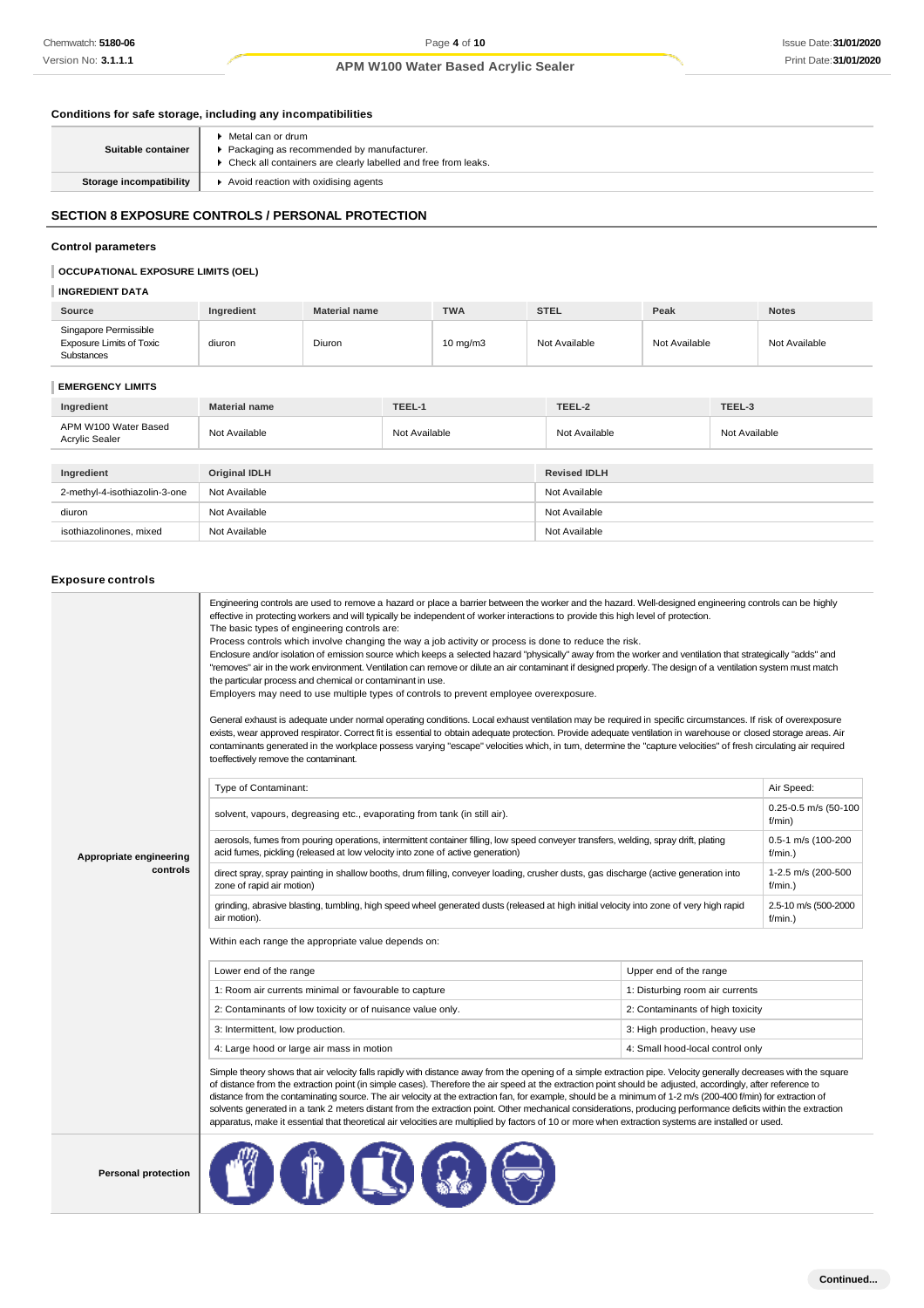| Eye and face protection      | Safety glasses with side shields.<br>Chemical goggles.<br>▶ Contact lenses may pose a special hazard; soft contact lenses may absorb and concentrate irritants. A written policy document, describing the wearing of<br>lenses or restrictions on use, should be created for each workplace or task. This should include a review of lens absorption and adsorption for the class of<br>chemicals in use and an account of injury experience. Medical and first-aid personnel should be trained in their removal and suitable equipment should be<br>readily available. In the event of chemical exposure, begin eye irrigation immediately and remove contact lens as soon as practicable. Lens should be removed<br>at the first signs of eye redness or irritation - lens should be removed in a clean environment only after workers have washed hands thoroughly. [CDC NIOSH<br>Current Intelligence Bulletin 59], [AS/NZS 1336 or national equivalent]                                                                                                                                                                                                                                                                                                                                                                                                                                                                                                                                                                                                                                                                                                                                                                                                                                                                                                                                                                                                                                                                                                                                                                                                                                                          |
|------------------------------|-----------------------------------------------------------------------------------------------------------------------------------------------------------------------------------------------------------------------------------------------------------------------------------------------------------------------------------------------------------------------------------------------------------------------------------------------------------------------------------------------------------------------------------------------------------------------------------------------------------------------------------------------------------------------------------------------------------------------------------------------------------------------------------------------------------------------------------------------------------------------------------------------------------------------------------------------------------------------------------------------------------------------------------------------------------------------------------------------------------------------------------------------------------------------------------------------------------------------------------------------------------------------------------------------------------------------------------------------------------------------------------------------------------------------------------------------------------------------------------------------------------------------------------------------------------------------------------------------------------------------------------------------------------------------------------------------------------------------------------------------------------------------------------------------------------------------------------------------------------------------------------------------------------------------------------------------------------------------------------------------------------------------------------------------------------------------------------------------------------------------------------------------------------------------------------------------------------------------|
| <b>Skin protection</b>       | See Hand protection below                                                                                                                                                                                                                                                                                                                                                                                                                                                                                                                                                                                                                                                                                                                                                                                                                                                                                                                                                                                                                                                                                                                                                                                                                                                                                                                                                                                                                                                                                                                                                                                                                                                                                                                                                                                                                                                                                                                                                                                                                                                                                                                                                                                             |
| <b>Hands/feet protection</b> | ▶ Wear chemical protective gloves, e.g. PVC.<br>▶ Wear safety footwear or safety gumboots, e.g. Rubber<br>NOTE:<br>The material may produce skin sensitisation in predisposed individuals. Care must be taken, when removing gloves and other protective equipment, to avoid<br>all possible skin contact.<br>▶ Contaminated leather items, such as shoes, belts and watch-bands should be removed and destroyed.<br>The selection of suitable gloves does not only depend on the material, but also on further marks of quality which vary from manufacturer to manufacturer. Where<br>the chemical is a preparation of several substances, the resistance of the glove material can not be calculated in advance and has therefore to be checked prior<br>to the application.<br>The exact break through time for substances has to be obtained from the manufacturer of the protective gloves and has to be observed when making a final<br>choice.<br>Suitability and durability of glove type is dependent on usage. Important factors in the selection of gloves include:<br>Firequency and duration of contact,<br>• chemical resistance of glove material,<br>▶ qlove thickness and<br>• dexterity<br>Select gloves tested to a relevant standard (e.g. Europe EN 374, US F739, AS/NZS 2161.1 or national equivalent).<br>▶ When prolonged or frequently repeated contact may occur, a glove with a protection class of 5 or higher (breakthrough time greater than 240 minutes<br>according to EN 374, AS/NZS 2161.10.1 or national equivalent) is recommended.<br>▶ When only brief contact is expected, a glove with a protection class of 3 or higher (breakthrough time greater than 60 minutes according to EN 374, AS/NZS<br>2161.10.1 or national equivalent) is recommended.<br>► Some glove polymer types are less affected by movement and this should be taken into account when considering gloves for long-term use.<br>Contaminated gloves should be replaced.<br>Gloves must only be wom on clean hands. After using gloves, hands should be washed and dried thoroughly. Application of a non-perfumed moisturiser is<br>recommended.<br><b>Butyl rubber gloves</b><br>Nitrile rubber gloves |
| <b>Body protection</b>       | See Other protection below                                                                                                                                                                                                                                                                                                                                                                                                                                                                                                                                                                                                                                                                                                                                                                                                                                                                                                                                                                                                                                                                                                                                                                                                                                                                                                                                                                                                                                                                                                                                                                                                                                                                                                                                                                                                                                                                                                                                                                                                                                                                                                                                                                                            |
| Other protection             | • Overalls.<br>P.V.C. apron.<br>▶ Barrier cream.<br>Skin cleansing cream.<br>▶ Eye wash unit.                                                                                                                                                                                                                                                                                                                                                                                                                                                                                                                                                                                                                                                                                                                                                                                                                                                                                                                                                                                                                                                                                                                                                                                                                                                                                                                                                                                                                                                                                                                                                                                                                                                                                                                                                                                                                                                                                                                                                                                                                                                                                                                         |
| <b>Thermal hazards</b>       | Not Available                                                                                                                                                                                                                                                                                                                                                                                                                                                                                                                                                                                                                                                                                                                                                                                                                                                                                                                                                                                                                                                                                                                                                                                                                                                                                                                                                                                                                                                                                                                                                                                                                                                                                                                                                                                                                                                                                                                                                                                                                                                                                                                                                                                                         |

### **Recommended material(s)**

**GLOVE SELECTION INDEX**

Glove selection is based on a modified presentation of the:

*"***Forsberg Clothing Performance Index".**

The effect(s) of the following substance(s) are taken into account in the *computergenerated* selection:

APM W100 Water Based Acrylic Sealer

| <b>Material</b>       | CPI |
|-----------------------|-----|
| <b>NATURAL RUBBER</b> | C   |
| NATURAL+NEOPRENE      | C   |
| <b>NEOPRENE</b>       | C   |
| NEOPRENE/NATURAL      | C   |
| <b>NITRILE</b>        | C   |
| NITRILE+PVC           | C   |
| PE/EVAL/PE            | C   |
| <b>PVA</b>            | C   |
| <b>PVC</b>            | C   |
| <b>TEFLON</b>         | C   |

\* CPI - Chemwatch Performance Index

A: Best Selection

B: Satisfactory; may degrade after 4 hours continuous immersion

C: Poor to Dangerous Choice for other than short term immersion

**NOTE**: As a series of factors will influence the actual performance of the glove, a final selection must be based on detailed observation. -

\* Where the glove is to be used on a short term, casual or infrequent basis, factors such as "feel" or convenience (e.g. disposability), may dictate a choice of gloves which might otherwise be unsuitable following long-term or frequent use. A qualified practitioner should be consulted.

## **SECTION 9 PHYSICAL AND CHEMICAL PROPERTIES**

#### **Respiratory protection**

Type AK-P Filter of sufficient capacity. (AS/NZS 1716 & 1715, EN 143:2000 & 149:2001, ANSI Z88 or national equivalent)

Where the concentration of gas/particulates in the breathing zone, approaches or exceeds the "Exposure Standard" (or ES), respiratory protection is required.

Degree of protection varies with both face-piece and Class of filter; the nature of protection varies with Type of filter.

| <b>Required Minimum</b><br><b>Protection Factor</b> | Half-Face<br>Respirator | <b>Full-Face</b><br>Respirator     | <b>Powered Air</b><br>Respirator        |
|-----------------------------------------------------|-------------------------|------------------------------------|-----------------------------------------|
| up to $10 \times ES$                                | AK-AUS P2               | ٠                                  | AK-PAPR-AUS /<br>Class 1 P <sub>2</sub> |
| up to $50 \times ES$                                | -                       | AK-AUS / Class<br>1 P <sub>2</sub> |                                         |
| up to $100 \times ES$                               | ٠                       | AK-2 P2                            | AK-PAPR-2 P2 ^                          |

#### ^ - Full-face

A(All classes) = Organic vapours, B AUS or B1 = Acid gasses, B2 = Acid gas or hydrogen cyanide(HCN), B3 = Acid gas or hydrogen cyanide(HCN), E = Sulfur dioxide(SO2), G = Agricultural chemicals,  $K =$  Ammonia(NH3), Hg = Mercury, NO = Oxides of nitrogen, MB = Methyl bromide, AX = Low boiling point organic compounds(below 65 degC)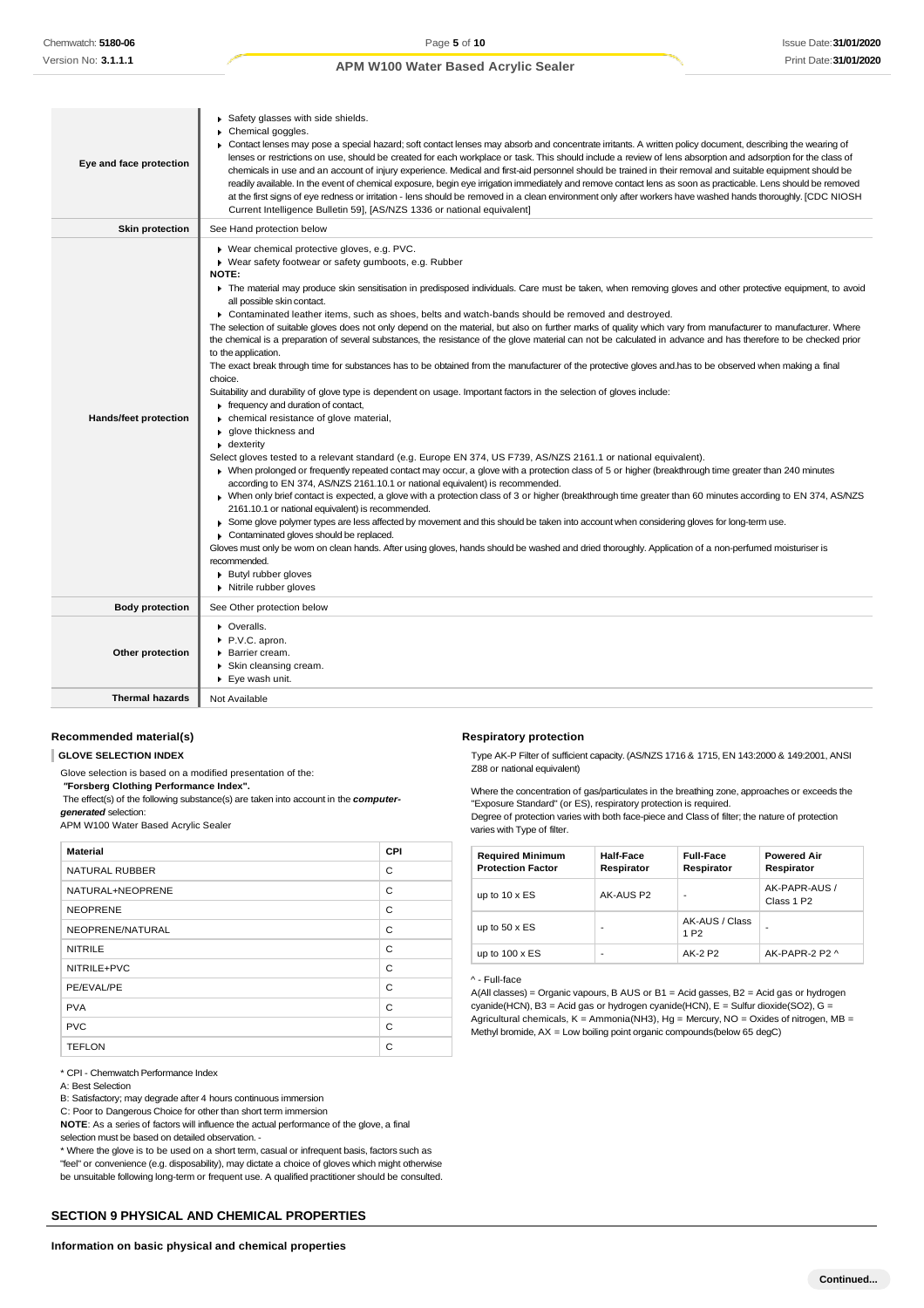| Appearance                                      | Coloured liquid; mixes with water. |                                                   |                |
|-------------------------------------------------|------------------------------------|---------------------------------------------------|----------------|
|                                                 |                                    |                                                   |                |
| <b>Physical state</b>                           | Liquid                             | Relative density (Water = 1)                      | ~1.3           |
| Odour                                           | Not Available                      | <b>Partition coefficient</b><br>n-octanol / water | Not Available  |
| <b>Odour threshold</b>                          | Not Available                      | Auto-ignition temperature<br>$(^{\circ}C)$        | Not Available  |
| pH (as supplied)                                | Not Available                      | Decomposition<br>temperature                      | Not Available  |
| Melting point / freezing<br>point (°C)          | Not Available                      | <b>Viscosity (cSt)</b>                            | 90-95 KU       |
| Initial boiling point and<br>boiling range (°C) | Not Available                      | Molecular weight (g/mol)                          | Not Applicable |
| Flash point (°C)                                | Not Available                      | <b>Taste</b>                                      | Not Available  |
| <b>Evaporation rate</b>                         | Not Available                      | <b>Explosive properties</b>                       | Not Available  |
| Flammability                                    | Not Available                      | <b>Oxidising properties</b>                       | Not Available  |
| Upper Explosive Limit (%)                       | Not Available                      | Surface Tension (dyn/cm or<br>$mN/m$ )            | Not Available  |
| Lower Explosive Limit (%)                       | Not Available                      | <b>Volatile Component (%vol)</b>                  | $2 - 6$        |
| Vapour pressure (kPa)                           | Not Available                      | Gas group                                         | Not Available  |
| Solubility in water (g/L)                       | Miscible                           | pH as a solution (1%)                             | Not Available  |
| Vapour density (Air = $1$ )                     | Not Available                      | VOC g/L                                           | Not Available  |

## **SECTION 10 STABILITY AND REACTIVITY**

| Reactivity                            | See section 7                                                                                                                    |
|---------------------------------------|----------------------------------------------------------------------------------------------------------------------------------|
| <b>Chemical stability</b>             | Unstable in the presence of incompatible materials.<br>Product is considered stable.<br>Hazardous polymerisation will not occur. |
| Possibility of hazardous<br>reactions | See section 7                                                                                                                    |
| <b>Conditions to avoid</b>            | See section 7                                                                                                                    |
| Incompatible materials                | See section 7                                                                                                                    |
| Hazardous decomposition<br>products   | See section 5                                                                                                                    |

## **SECTION 11 TOXICOLOGICAL INFORMATION**

## **Information on toxicological effects**

| Inhaled                                       | The material is not thought to produce either adverse health effects or irritation of the respiratory tract following inhalation (as classified by EC Directives<br>using animal models). Nevertheless, adverse systemic effects have been produced following exposure of animals by at least one other route and good hygiene<br>practice requires that exposure be kept to a minimum and that suitable control measures be used in an occupational setting.                                                                                                                                                                                                                                                                                                                                                                                                                                                                                                                                                                                                                                                                      |                                    |  |  |
|-----------------------------------------------|------------------------------------------------------------------------------------------------------------------------------------------------------------------------------------------------------------------------------------------------------------------------------------------------------------------------------------------------------------------------------------------------------------------------------------------------------------------------------------------------------------------------------------------------------------------------------------------------------------------------------------------------------------------------------------------------------------------------------------------------------------------------------------------------------------------------------------------------------------------------------------------------------------------------------------------------------------------------------------------------------------------------------------------------------------------------------------------------------------------------------------|------------------------------------|--|--|
| Ingestion                                     | Accidental ingestion of the material may be damaging to the health of the individual.<br>Taken by mouth, isothiazolinones have moderate to high toxicity. The major signs of toxicity are severe stomach irritation, lethargy, and inco-ordination.                                                                                                                                                                                                                                                                                                                                                                                                                                                                                                                                                                                                                                                                                                                                                                                                                                                                                |                                    |  |  |
| <b>Skin Contact</b>                           | There is some evidence to suggest that this material can cause inflammation of the skin on contact in some persons.<br>Solutions of isothiazolinones may be irritating or even damaging to the skin, depending on concentration. A concentration of over 0.1% can irritate, and over<br>0.5% can cause severe irritation.<br>Open cuts, abraded or irritated skin should not be exposed to this material<br>Entry into the blood-stream, through, for example, cuts, abrasions or lesions, may produce systemic injury with harmful effects. Examine the skin prior to the use<br>of the material and ensure that any external damage is suitably protected.                                                                                                                                                                                                                                                                                                                                                                                                                                                                       |                                    |  |  |
| Eye                                           | There is some evidence to suggest that this material can cause eye irritation and damage in some persons.<br>Solutions containing isothiazolinones may damage the mucous membranes and comea. Animal testing showed very low concentrations (under 0.1%) did not<br>cause irritation, while higher levels (3-5.5%) produced severe irritation and damage to the eye.                                                                                                                                                                                                                                                                                                                                                                                                                                                                                                                                                                                                                                                                                                                                                               |                                    |  |  |
| <b>Chronic</b>                                | Skin contact with the material is more likely to cause a sensitisation reaction in some persons compared to the general population.<br>Substance accumulation, in the human body, may occur and may cause some concern following repeated or long-term occupational exposure.<br>There is some evidence from animal testing that exposure to this material may result in reduced fertility.<br>There is some evidence from animal testing that exposure to this material may result in toxic effects to the unborn baby.<br>Chronic effects of exposure to diuron may include skin irritation, abnormal pigmentation, growth retardation, blurring of vision, abnormal liver, spleen and<br>thyroid effects; red blood cell destruction, or reduction of the blood's oxygen carrying capacity causing bluish discolouration and breathlessness.<br>The isothiazolinones are known contact sensitisers. Sensitisation is more likely with the chlorinated species as opposed to the non-chlorinated species.<br>Exposure to the material for prolonged periods may cause physical defects in the developing embryo (teratogenesis). |                                    |  |  |
|                                               |                                                                                                                                                                                                                                                                                                                                                                                                                                                                                                                                                                                                                                                                                                                                                                                                                                                                                                                                                                                                                                                                                                                                    |                                    |  |  |
| APM W100 Water Based<br><b>Acrylic Sealer</b> | <b>TOXICITY</b><br>Not Available                                                                                                                                                                                                                                                                                                                                                                                                                                                                                                                                                                                                                                                                                                                                                                                                                                                                                                                                                                                                                                                                                                   | <b>IRRITATION</b><br>Not Available |  |  |
| 2-methyl-<br>4-isothiazolin-3-one             | <b>TOXICITY</b><br>Not Available                                                                                                                                                                                                                                                                                                                                                                                                                                                                                                                                                                                                                                                                                                                                                                                                                                                                                                                                                                                                                                                                                                   | <b>IRRITATION</b><br>Not Available |  |  |

Not Available Not Available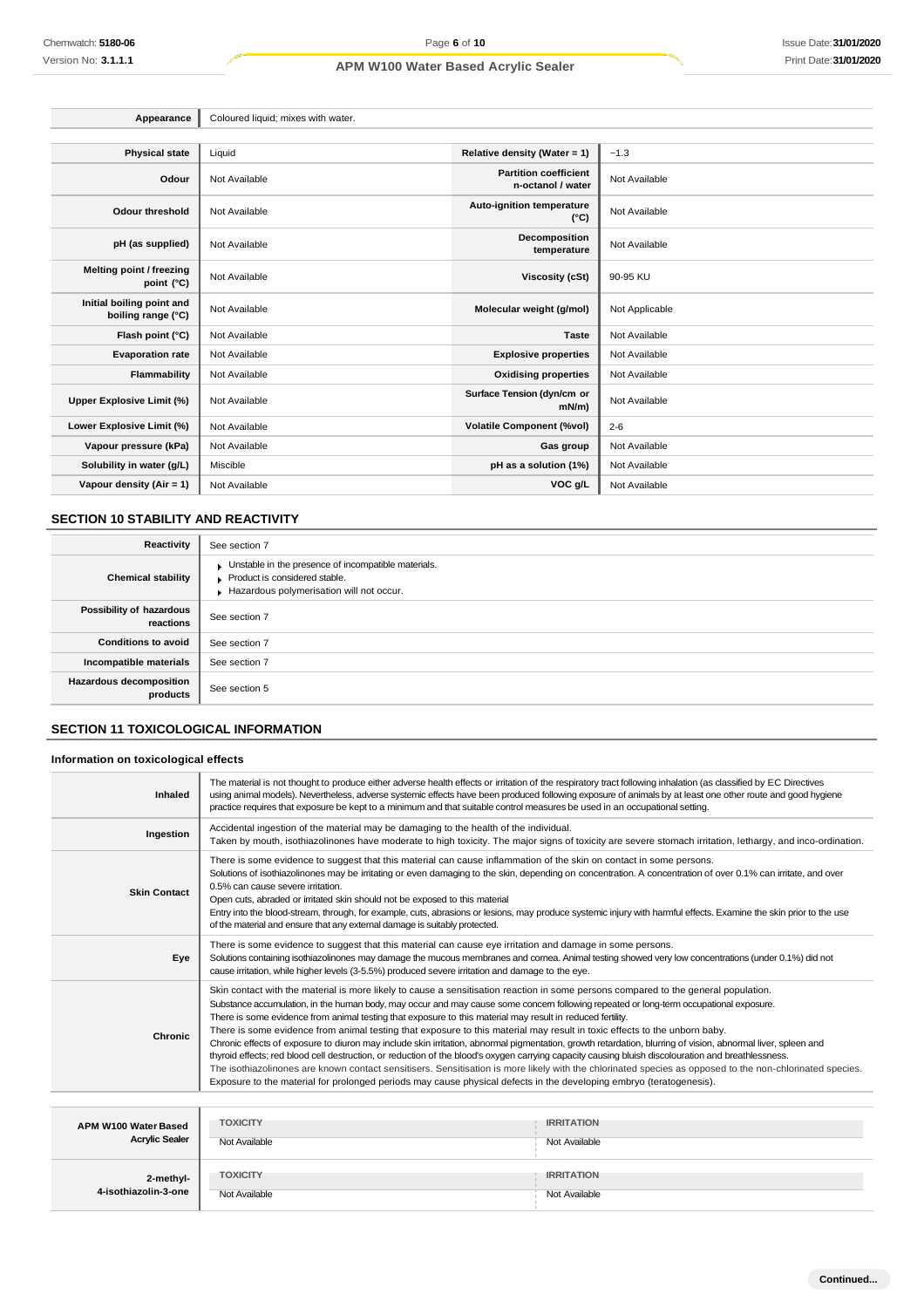|                                          | <b>TOXICITY</b>                                                                                                                                                                                                                                                                                                                                                                                                                                                                                                                                                                                                                                                                                                                                                                                                                                                                                                                                                                                                                                                                                                                                                                                                                                                                                                                                                                                                                                                                                                                                                                                                                                                                                                                                                                                                                                                                                                                                                                                                                                                                                                                                                                                                                                                                                                                                                                                                                                                                                                                                                                                                                                                                                                                                                                                                                                                                                                                                                                                                                                                                                                                                                                                                                                                                                                                                                                                                                                                                                                                                                                                                                                                                                                                                                  | <b>IRRITATION</b> |
|------------------------------------------|------------------------------------------------------------------------------------------------------------------------------------------------------------------------------------------------------------------------------------------------------------------------------------------------------------------------------------------------------------------------------------------------------------------------------------------------------------------------------------------------------------------------------------------------------------------------------------------------------------------------------------------------------------------------------------------------------------------------------------------------------------------------------------------------------------------------------------------------------------------------------------------------------------------------------------------------------------------------------------------------------------------------------------------------------------------------------------------------------------------------------------------------------------------------------------------------------------------------------------------------------------------------------------------------------------------------------------------------------------------------------------------------------------------------------------------------------------------------------------------------------------------------------------------------------------------------------------------------------------------------------------------------------------------------------------------------------------------------------------------------------------------------------------------------------------------------------------------------------------------------------------------------------------------------------------------------------------------------------------------------------------------------------------------------------------------------------------------------------------------------------------------------------------------------------------------------------------------------------------------------------------------------------------------------------------------------------------------------------------------------------------------------------------------------------------------------------------------------------------------------------------------------------------------------------------------------------------------------------------------------------------------------------------------------------------------------------------------------------------------------------------------------------------------------------------------------------------------------------------------------------------------------------------------------------------------------------------------------------------------------------------------------------------------------------------------------------------------------------------------------------------------------------------------------------------------------------------------------------------------------------------------------------------------------------------------------------------------------------------------------------------------------------------------------------------------------------------------------------------------------------------------------------------------------------------------------------------------------------------------------------------------------------------------------------------------------------------------------------------------------------------------|-------------------|
| diuron                                   | dermal (rat) LD50: >5000 mg/kg <sup>[2]</sup>                                                                                                                                                                                                                                                                                                                                                                                                                                                                                                                                                                                                                                                                                                                                                                                                                                                                                                                                                                                                                                                                                                                                                                                                                                                                                                                                                                                                                                                                                                                                                                                                                                                                                                                                                                                                                                                                                                                                                                                                                                                                                                                                                                                                                                                                                                                                                                                                                                                                                                                                                                                                                                                                                                                                                                                                                                                                                                                                                                                                                                                                                                                                                                                                                                                                                                                                                                                                                                                                                                                                                                                                                                                                                                                    | Not Available     |
|                                          | Oral (rat) LD50: 1000 mg/kg <sup>[2]</sup>                                                                                                                                                                                                                                                                                                                                                                                                                                                                                                                                                                                                                                                                                                                                                                                                                                                                                                                                                                                                                                                                                                                                                                                                                                                                                                                                                                                                                                                                                                                                                                                                                                                                                                                                                                                                                                                                                                                                                                                                                                                                                                                                                                                                                                                                                                                                                                                                                                                                                                                                                                                                                                                                                                                                                                                                                                                                                                                                                                                                                                                                                                                                                                                                                                                                                                                                                                                                                                                                                                                                                                                                                                                                                                                       |                   |
|                                          | <b>TOXICITY</b>                                                                                                                                                                                                                                                                                                                                                                                                                                                                                                                                                                                                                                                                                                                                                                                                                                                                                                                                                                                                                                                                                                                                                                                                                                                                                                                                                                                                                                                                                                                                                                                                                                                                                                                                                                                                                                                                                                                                                                                                                                                                                                                                                                                                                                                                                                                                                                                                                                                                                                                                                                                                                                                                                                                                                                                                                                                                                                                                                                                                                                                                                                                                                                                                                                                                                                                                                                                                                                                                                                                                                                                                                                                                                                                                                  | <b>IRRITATION</b> |
| isothiazolinones, mixed                  | Oral (rat) LD50: 53 mg/kgd <sup>[2]</sup>                                                                                                                                                                                                                                                                                                                                                                                                                                                                                                                                                                                                                                                                                                                                                                                                                                                                                                                                                                                                                                                                                                                                                                                                                                                                                                                                                                                                                                                                                                                                                                                                                                                                                                                                                                                                                                                                                                                                                                                                                                                                                                                                                                                                                                                                                                                                                                                                                                                                                                                                                                                                                                                                                                                                                                                                                                                                                                                                                                                                                                                                                                                                                                                                                                                                                                                                                                                                                                                                                                                                                                                                                                                                                                                        | Nil reported      |
| Legend:                                  | 1. Value obtained from Europe ECHA Registered Substances - Acute toxicity 2.* Value obtained from manufacturer's SDS. Unless otherwise specified data<br>extracted from RTECS - Register of Toxic Effect of chemical Substances                                                                                                                                                                                                                                                                                                                                                                                                                                                                                                                                                                                                                                                                                                                                                                                                                                                                                                                                                                                                                                                                                                                                                                                                                                                                                                                                                                                                                                                                                                                                                                                                                                                                                                                                                                                                                                                                                                                                                                                                                                                                                                                                                                                                                                                                                                                                                                                                                                                                                                                                                                                                                                                                                                                                                                                                                                                                                                                                                                                                                                                                                                                                                                                                                                                                                                                                                                                                                                                                                                                                  |                   |
| 2-METHYL-<br>4-ISOTHIAZOLIN-3-ONE        | The following information refers to contact allergens as a group and may not be specific to this product.<br>Contact allergies quickly manifest themselves as contact eczema, more rarely as urticaria or Quincke's oedema. The pathogenesis of contact eczema<br>involves a cell-mediated (T lymphocytes) immune reaction of the delayed type. Other allergic skin reactions, e.g. contact urticaria, involve antibody-<br>mediated immune reactions. The significance of the contact allergen is not simply determined by its sensitisation potential: the distribution of the substance<br>and the opportunities for contact with it are equally important. A weakly sensitising substance which is widely distributed can be a more important allergen<br>than one with stronger sensitising potential with which few individuals come into contact. From a clinical point of view, substances are noteworthy if they<br>produce an allergic test reaction in more than 1% of the persons tested.<br>Asthma-like symptoms may continue for months or even years after exposure to the material ceases. This may be due to a non-allergenic condition known<br>as reactive airways dysfunction syndrome (RADS) which can occur following exposure to high levels of highly irritating compound. Key criteria for the<br>diagnosis of RADS include the absence of preceding respiratory disease, in a non-atopic individual, with abrupt onset of persistent asthma-like symptoms<br>within minutes to hours of a documented exposure to the irritant. A reversible airflow pattern, on spirometry, with the presence of moderate to severe<br>bronchial hyperreactivity on methacholine challenge testing and the lack of minimal lymphocytic inflammation, without eosinophilia, have also been included<br>in the criteria for diagnosis of RADS. RADS (or asthma) following an irritating inhalation is an infrequent disorder with rates related to the concentration<br>of and duration of exposure to the irritating substance. Industrial bronchitis, on the other hand, is a disorder that occurs as result of exposure due to high<br>concentrations of irritating substance (often particulate in nature) and is completely reversible after exposure ceases. The disorder is characterised by<br>dyspnea, cough and mucus production.<br>No significant acute toxicological data identified in literature search.<br>The material may be irritating to the eye, with prolonged contact causing inflammation. Repeated or prolonged exposure to irritants may produce<br>conjunctivitis.<br>The material may cause skin irritation after prolonged or repeated exposure and may produce on contact skin redness, swelling, the production of vesicles,<br>scaling and thickening of the skin.<br>NOTE: Substance has been shown to be mutagenic in at least one assay, or belongs to a family of chemicals producing damage or change to cellular<br>DNA.<br>Considered to be a minor sensitiser in Kathon CG (1) (1). Bruze etal - Contact Dermatitis 20: 219-39, 1989                                                                                                                                                                                                                                                                                                                                                                                                                                                                                                                                                                                                                                                                             |                   |
| <b>DIURON</b>                            | No significant acute toxicological data identified in literature search.<br>Diuron is absorbed readily through the gut and lungs while uptake through the skin is more limited. It is slightly toxic to mammals but juveniles are more<br>susceptible than adults(18). The oral LD50 in rats is 3-4 g/kg and the dermal LD50 is > 2 g/kg(19). An early study indicated that animals fed protein-<br>deficient diets were considerably more vulnerable to diuron toxicity; rats fed a diet of 3% protein were five times more sensitive to diuron.<br>Exposure to sub-lethal doses of diuron causes formation of methaemoglobin, an abnormal form of the protein haemoglobin which carries oxygen in the<br>blood. Diuron can decrease the number of red blood cells (RBCs), increase the number of abnormally shaped RBCs, and increase the number of white<br>blood cells. Diuron may cause the spleen to become congested due to the increased demand to remove damaged RBCs. Increases in liver size are also<br>observed and are indicative of the extra load placed on this organ, the body's major site of detoxification. Diuron can also cause eye and skin irritation.<br>Diuron contains two significant impurities from the manufacturing process 3,3',4,4'-tetrachloroazobenzene (TCAB) and 3,3',4,4'-tetrachloroazoxybenzene<br>(TCAOB), both potent 'dioxin-like' substances. TCAB levels between 0.15 and 28 ppm have been found in diuron samples tested. TCAOB is present at<br>lower levels. Both TCAB and TCAOB cause chloracne a serious skin disease<br>Carcinogenicity: The US Environmental Protection Agency (EPA) has classified diuron as a 'known/likely' carcinogen since 1997 based on the results of<br>two studies. One study on rats indicated that both males and females fed diuron had a higher incidence of bladder cancer than control animals. The male<br>rats in this study also had a higher incidence of kidney cancer than the control animals. In a study of mice animals with higher exposures had more breast<br>cancer<br><b>Mutagenicity:</b> There is conflicting evidence on whether diuron can cause mutations<br>Developmental Toxicity: Rats fed relatively high levels (125 mg/kg/day) of diuron produced offspring with delayed bone formation(26) and other studies<br>indicate that similar levels of diuron reduce birth weight. The US Toxics Release Inventory list diuron as a developmental toxin In mammals, metabolism<br>principally occurs through hydroxylation and dealkylation.<br>Metabolites. Breakdown of this compound is similar in animals, plants and soil. The first step is N-demethylation followed by ring cleavage. The main<br>breakdown product of diuron is 3,4-dichloroaniline(3,4-DCA). The oral LD50 of 3,4-DCA in rats is around 60 mg/kg and by the inhalation route the LC50<br>ranges from 2.8 to 4.7 mg/l/4hrs indicating that 3,4-DCA is considerably more toxic than diuron itself. Dermal and inhalation absorption is rapid leading to<br>formation of methaemoglobin. A marked species difference is dermal toxicity is noted with rabbit considerably more sensitive than rats. No human data is<br>available but by extrapolating from other aromatic amines humans could be considerably more sensitive to methaemoglobin formation than rats. 3,4-DCA<br>should be regarded as a potential respiratory sensitiser. The carcinogenic potential of 3,4-DCA remains uncertain.<br>Note: Equivocal animal tumorigenic agent by RTECS criteria. NOTE: This substance may contain impurities (tetrachlorazobenzene and<br>tetrachloroazoxybenzene). Maximum impurity levels are proscribed under various jurisdictions ADI: 0.006 mg/kg/day NOEL: 0.625 mg/kg/day |                   |
| <b>ISOTHIAZOLINONES,</b><br><b>MIXED</b> | The following information refers to contact allergens as a group and may not be specific to this product.<br>Contact allergies quickly manifest themselves as contact eczema, more rarely as urticaria or Quincke's oedema. The pathogenesis of contact eczema<br>involves a cell-mediated (T lymphocytes) immune reaction of the delayed type. Other allergic skin reactions, e.g. contact urticaria, involve antibody-<br>mediated immune reactions. The significance of the contact allergen is not simply determined by its sensitisation potential: the distribution of the substance<br>and the opportunities for contact with it are equally important. A weakly sensitising substance which is widely distributed can be a more important allergen<br>than one with stronger sensitising potential with which few individuals come into contact. From a clinical point of view, substances are noteworthy if they<br>produce an allergic test reaction in more than 1% of the persons tested.<br>No significant acute toxicological data identified in literature search.<br>The material may be irritating to the eye, with prolonged contact causing inflammation. Repeated or prolonged exposure to irritants may produce<br>conjunctivitis.<br>The material may cause skin irritation after prolonged or repeated exposure and may produce on contact skin redness, swelling, the production of vesicles,<br>scaling and thickening of the skin.<br>Asthma-like symptoms may continue for months or even years after exposure to the material ceases. This may be due to a non-allergenic condition known<br>as reactive airways dysfunction syndrome (RADS) which can occur following exposure to high levels of highly irritating compound. Key criteria for the<br>diagnosis of RADS include the absence of preceding respiratory disease, in a non-atopic individual, with abrupt onset of persistent asthma-like symptoms<br>within minutes to hours of a documented exposure to the irritant. A reversible airflow pattern, on spirometry, with the presence of moderate to severe                                                                                                                                                                                                                                                                                                                                                                                                                                                                                                                                                                                                                                                                                                                                                                                                                                                                                                                                                                                                                                                                                                                                                                                                                                                                                                                                                                                                                                                                                                                                                                                                                                                             |                   |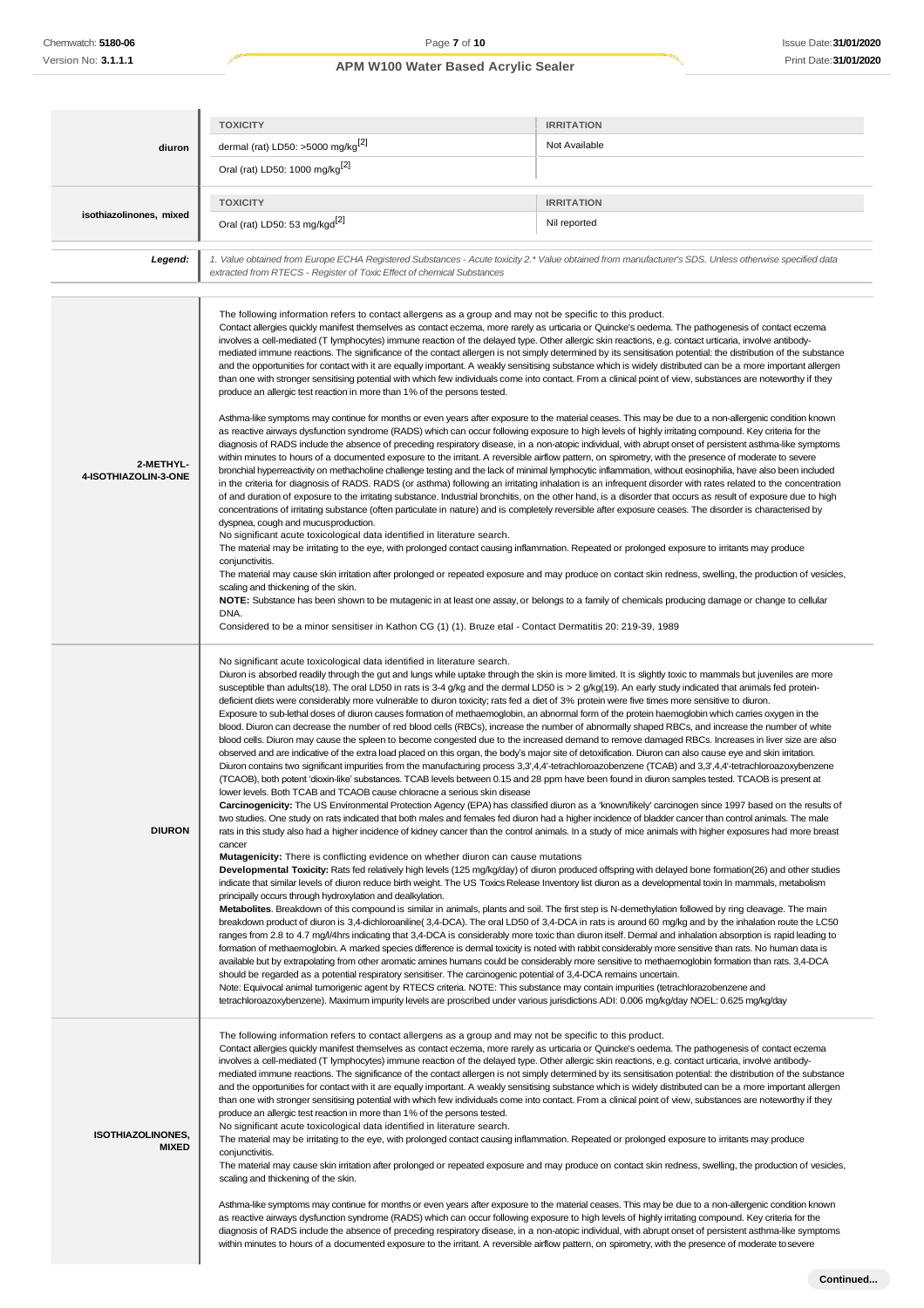bronchial hyperreactivity on methacholine challenge testing and the lack of minimal lymphocytic inflammation, without eosinophilia, have also been included in the criteria for diagnosis of RADS. RADS (or asthma) following an irritating inhalation is an infrequent disorder with rates related to the concentration of and duration of exposure to the irritating substance. Industrial bronchitis, on the other hand, is a disorder that occurs as result of exposure due to high concentrations of irritating substance (often particulate in nature) and is completely reversible after exposure ceases. The disorder is characterised by dyspnea, cough and mucusproduction.**Acute Toxicity Carcinogenicity**  $\circ$ **Skin Irritation/Corrosion Reproductivity**  $\circ$ **Serious Eye**<br>Damage/Irritation **Damage/Irritation in the STOT - Single Exposure**  $\circ$ **Respiratory or Skin sensitisation STOT - Repeated Exposure**  $\circ$ **Mutagenicity Aspiration Hazard**  $\circ$ *Legend: – Data required to make classificationavailable – Data available but does not fill the criteria for classification*

*– Data Not Available to makeclassification*  $\circ$ 

### **SECTION 12 ECOLOGICAL INFORMATION**

#### **Toxicity**

Very toxic to aquatic organisms, may cause long-term adverse effects in the aquatic environment.

Do NOT allow product to come in contact with surface waters or to intertidal areas below the mean high water mark. Do not contaminate water when cleaning equipment or disposing of equipment wash-waters.

Wastes resulting from use of the product must be disposed of on site or at approved waste sites.

For Diuron: Vapor pressure: 6.90 x10-8 mm Hg (25 C); Henry's law constant: 5.10 x 10-10 atm m3 mol-1.

Atmospheric Fate: Diuron is non-volatile in the atmosphere and is unlikely to be dispersed over large areas. Diuron has a low tendency to volatilize from water or moist soils. Volatilization is insignificant except when diuron is exposed on the soil surface for several days or weeks under hot, dry conditions. Photolysis is generally not a principal route of diuron degradation in aqueous systems.

Terrestrial Fate: Soil - Microbial degradation is the primary means of diuron dissipation from soil. Tetrachloroazobenzene (TCAB) and tetrachloroazoxybenzene (TCAOB) sorb very strongly to soils and are not likely to leach. Diuron leaching is greatest in soils low in organic matter and soils with high permeability to water, such as coarse soils. Diuron is moderately to highly persistent in soils. The average field half-life is 90 days; however, half-lives are highly variable. Photodegradation is not considered a primary dissipation route, but losses can be significant if diuron remains on the soil surface for several days or weeks. Diuron is mobile in soil and has a relatively low tendency to sorb to soils and sediments. Plants - Residues, at levels toxic to plants, generally dissipate within a season when applied at low selective rates. At higher application rates, residues may persist for more than one year. Diuron is readily absorbed through the root system of plants and less readily through the leaves and stems. Diuron inhibits plant photosynthesis.

Aquatic Fate: Photolysis is not a principal route for degradation in aqueous systems. Diuron is both mobile and relatively persistent in aqueous systems, and is prone to off-site movement in surface runoff and migration to ground water. Microbes are the primary agents in the degradation of diuron in aquatic environments. Reductive dechlorination of the product has been observed in anaerobic pond sediments.

Ecotoxicity: Diuron is slightly toxic to bobwhite quail and practically nontoxic to mallard duck. Diuron is also slightly toxic to bluegill sunfish and moderately toxic to rainbow trout and sheepshead minnow. Diuron is highly toxic to Daphnia magna water fleas but not acutely toxic to honey bees. Diuron has been attributed to unnatural shell thickening in the Pacific oyster. Little tissue storage in mammals is anticipated. Diuron is toxic to fish and aquatic invertebrates.

Environmental Fate: Isothiazolinones are antimicrobials used to control bacteria, fungi, and for wood preservation and antifouling agents. They are frequently used in personal care products such as shampoos and other hair care products, as well as certain paint formulations. The most common isothiazolinone combinations are 5-chloro-2-methyl-4-isothiazolin-3-one, (CMI), and 2-methyl- 4 isothiazolin-3-one, (MI).

Aquatic Fate: 5-chloro-2-methyl-4-isothiazolin-3-one,(CMI), and 2-methyl-4-isothiazolin-3-one, (MI), undergo primary biological breakdown with half-lives of less than 24 hours in both oxygenated and low oxygen sediments with >55% breakdown occurring within 29 days.

Ecotoxicity: The isothiazolinones are very toxic to marine organisms, (fish, Daphnia magna water fleas, and algae), and have low potential for accumulation in aquatic species. The proposed metabolites of MI and CMI are considered to have a low aquatic toxicity, based partially on data for the structurally related N-(n-octyl) malonamic acid.

#### **DO NOT** discharge into sewer or waterways.

#### **Persistence and degradability**

| Ingredient                    | Persistence: Water/Soil | Persistence: Air |
|-------------------------------|-------------------------|------------------|
| 2-methyl-4-isothiazolin-3-one | <b>HIGH</b>             | <b>HIGH</b>      |
| diuron                        | <b>HIGH</b>             | <b>HIGH</b>      |

#### **Bioaccumulative potential**

| Ingredient                    | <b>Bioaccumulation</b>    |
|-------------------------------|---------------------------|
| 2-methyl-4-isothiazolin-3-one | LOW (LogKOW = $-0.8767$ ) |
| diuron                        | LOW (BCF = $14$ )         |

#### **Mobility in soil**

| Ingredient                    | <b>Mobility</b>           |
|-------------------------------|---------------------------|
| 2-methyl-4-isothiazolin-3-one | $\vert$ LOW (KOC = 27.88) |
| diuron                        | LOW ( $KOC = 136$ )       |

#### **SECTION 13 DISPOSAL CONSIDERATIONS**

#### **Waste treatment methods**

Containers may still present a chemical hazard/ danger when empty.

- ▶ Return to supplier for reuse/ recycling if possible.
- **Product / Packaging disposal** Otherwise: If container can not be cleaned sufficiently well to ensure that residuals do not remain or if the container cannot be used to store the same product, then puncture containers, to prevent re-use, and bury at an authorised landfill. Where possible retain label warnings and SDS and observe all notices pertaining to the product.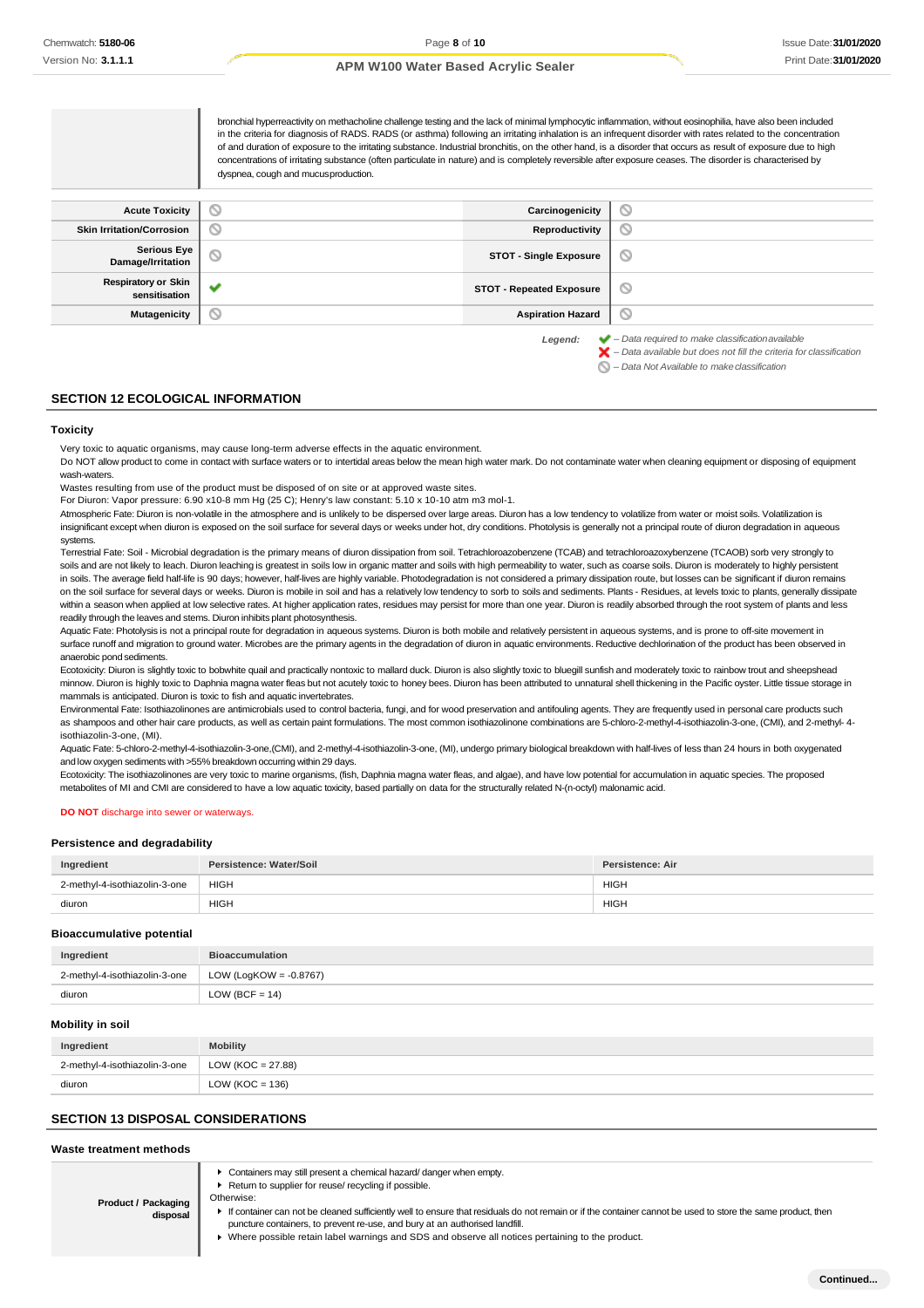| Legislation addressing waste disposal requirements may differ by country, state and/ or territory. Each user must refer to laws operating in their area. In some     |
|----------------------------------------------------------------------------------------------------------------------------------------------------------------------|
| areas, certain wastes must be tracked.                                                                                                                               |
| A Hierarchy of Controls seems to be common - the user should investigate:                                                                                            |
| • Reduction                                                                                                                                                          |
| $\blacktriangleright$ Reuse                                                                                                                                          |
| $\triangleright$ Recycling                                                                                                                                           |
| Disposal (if all else fails)                                                                                                                                         |
| This material may be recycled if unused, or if it has not been contaminated so as to make it unsuitable for its intended use. If it has been contaminated, it may be |
| possible to reclaim the product by filtration, distillation or some other means. Shelf life considerations should also be applied in making decisions of this type.  |
| Note that properties of a material may change in use, and recycling or reuse may not always be appropriate.                                                          |
| DO NOT allow wash water from cleaning or process equipment to enter drains.                                                                                          |
| If may be necessary to collect all wash water for treatment before disposal.                                                                                         |
| In all cases disposal to sewer may be subject to local laws and regulations and these should be considered first.                                                    |
| • Where in doubt contact the responsible authority.                                                                                                                  |
| ► Recycle wherever possible or consult manufacturer for recycling options.                                                                                           |
| Consult State Land Waste Authority for disposal.                                                                                                                     |
| ▶ Bury or incinerate residue at an approved site.                                                                                                                    |
| $\triangleright$ Recycle containers if possible, or dispose of in an authorised landfill.                                                                            |

## **SECTION 14 TRANSPORT INFORMATION**

### **Labels Required**

| NC |
|----|

**Land transport (UN): NOT REGULATED FOR TRANSPORT OF DANGEROUS GOODS**

### **Air transport (ICAO-IATA / DGR): NOT REGULATED FOR TRANSPORT OF DANGEROUS GOODS**

**Sea transport (IMDG-Code / GGVSee): NOT REGULATED FOR TRANSPORT OF DANGEROUS GOODS**

## **SECTION 15 REGULATORY INFORMATION**

**Safety, health and environmental regulations / legislation specific for the substance or mixture**

**2-METHYL-4-ISOTHIAZOLIN-3-ONE(2682-20-4) IS FOUND ON THE FOLLOWING REGULATORY LISTS** Not Applicable

## **DIURON(330-54-1) IS FOUND ON THE FOLLOWING REGULATORY LISTS**

Singapore Permissible Exposure Limits of Toxic Substances

## **ISOTHIAZOLINONES, MIXED(55965-84-9) IS FOUND ON THE FOLLOWING REGULATORY LISTS**

Not Applicable

| <b>National Inventory</b>               | <b>Status</b>                                                                                                                                                                            |
|-----------------------------------------|------------------------------------------------------------------------------------------------------------------------------------------------------------------------------------------|
| Australia - AICS                        | N (isothiazolinones, mixed)                                                                                                                                                              |
| Canada - DSL                            | Y                                                                                                                                                                                        |
| Canada - NDSL                           | N (2-methyl-4-isothiazolin-3-one; isothiazolinones, mixed; diuron)                                                                                                                       |
| China - IECSC                           | Y                                                                                                                                                                                        |
| Europe - EINEC / ELINCS /<br><b>NLP</b> | N (isothiazolinones, mixed)                                                                                                                                                              |
| Japan - ENCS                            | N (isothiazolinones, mixed)                                                                                                                                                              |
| Korea - KECI                            | Y                                                                                                                                                                                        |
| New Zealand - NZIoC                     | Y                                                                                                                                                                                        |
| Philippines - PICCS                     | Y                                                                                                                                                                                        |
| USA - TSCA                              | N (isothiazolinones, mixed)                                                                                                                                                              |
| Legend:                                 | Y = All ingredients are on the inventory N = Not determined or one or more ingredients are not on the inventory and are not exempt from listing(see specific<br>ingredients in brackets) |

## **SECTION 16 OTHER INFORMATION**

#### **Other information**

## **Ingredients with multiple cas numbers**

| Name                       | `AS No                         |
|----------------------------|--------------------------------|
| mixed<br>isothiazolinones. | 5506<br>-96-6<br>0G<br>$1 - 1$ |
|                            |                                |

Classification of the preparation and its individual components has drawn on official and authoritative sources as well as independent review by the Chemwatch Classification committee using available literature references.

A list of reference resources used to assist the committee may be found at: [www.chemwatch.net](http://www.chemwatch.net/)

The (M)SDS is a Hazard Communication tool and should be used to assist in the Risk Assessment. Many factors determine whether the reported Hazards are Risks in the workplace or other